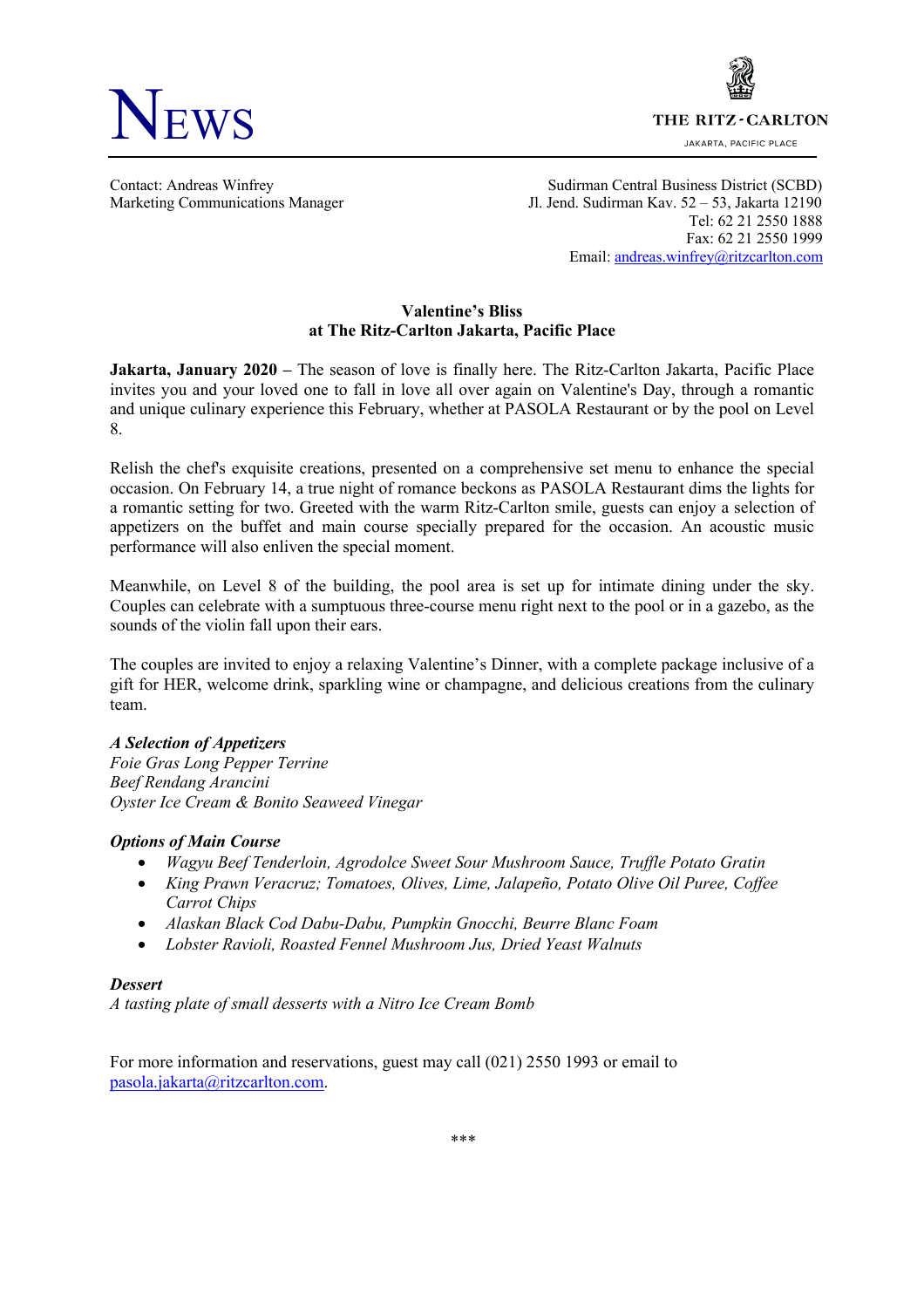# **Valentine's Dinner at The Ritz-Carlton Jakarta, Pacific Place**

## **PASOLA Restaurant on Level 6**

Tuesday, 14 February 2020 | 6 to 10 p.m. Rp 858,000++ per person with welcome mocktail Includes:

- Welcome mocktail
- Appetizer spread on the buffet
- 1 (one) main course
- A glass of sparkling wine
- Dessert
- Gift for HER

## **Poolside Romantic Dinner on Level 8**

Tuesday, 14 February 2020 | 6 to 10 p.m. Rp 5,888,000++ (Gazebo Package) per couple Includes:

- Welcome mocktail / cocktail
- Special three-course set menu for two persons
- A bottle of champagne
- Gift for HER

Rp 2,500,000++ (Poolside Package) per couple Includes:

- Welcome mocktail / cocktail
- Special three-course set menu for two persons
- A bottle of sparkling wine
- Gift for HER

All prices are subject to prevailing government tax and service charge.